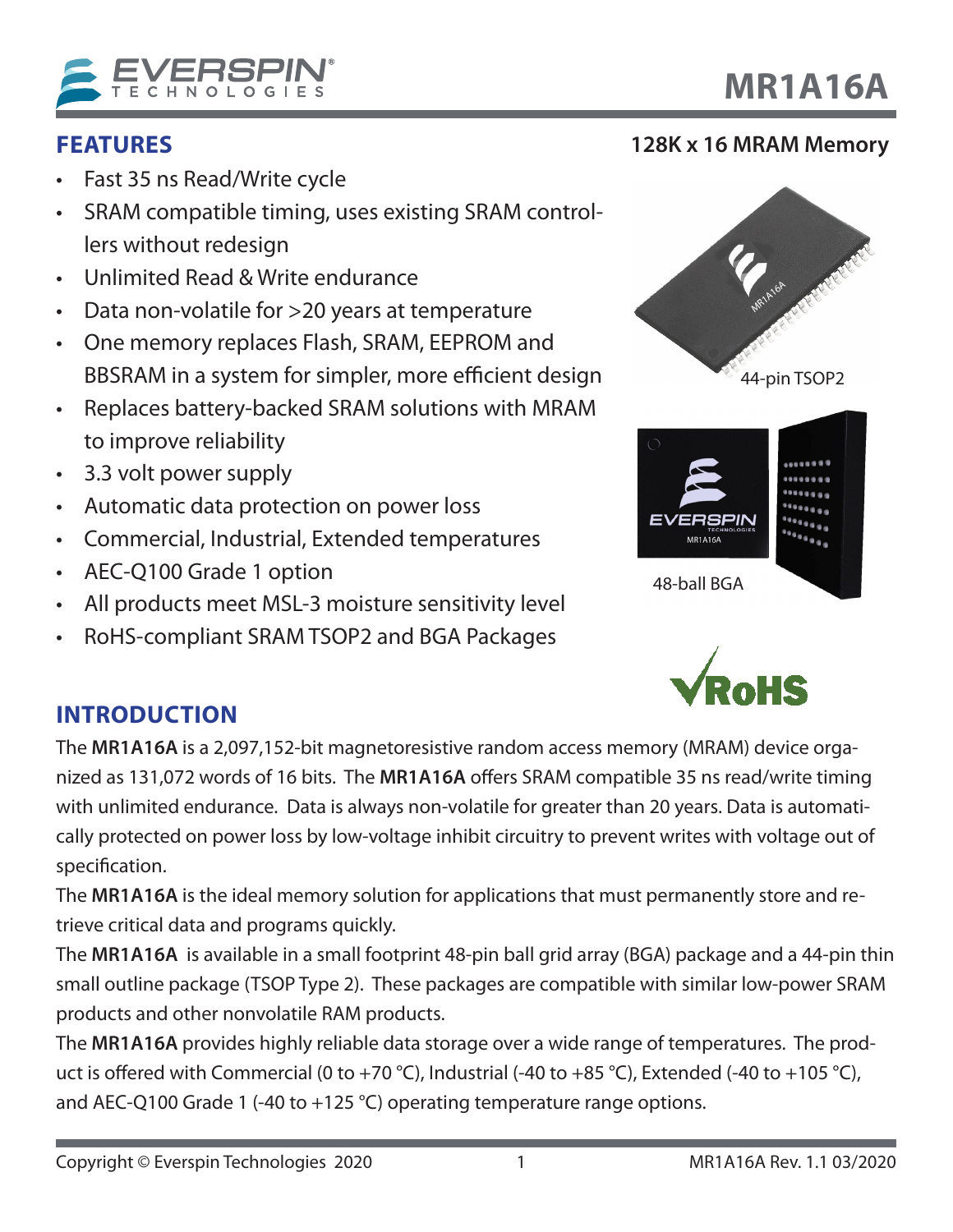

# **TABLE OF CONTENTS**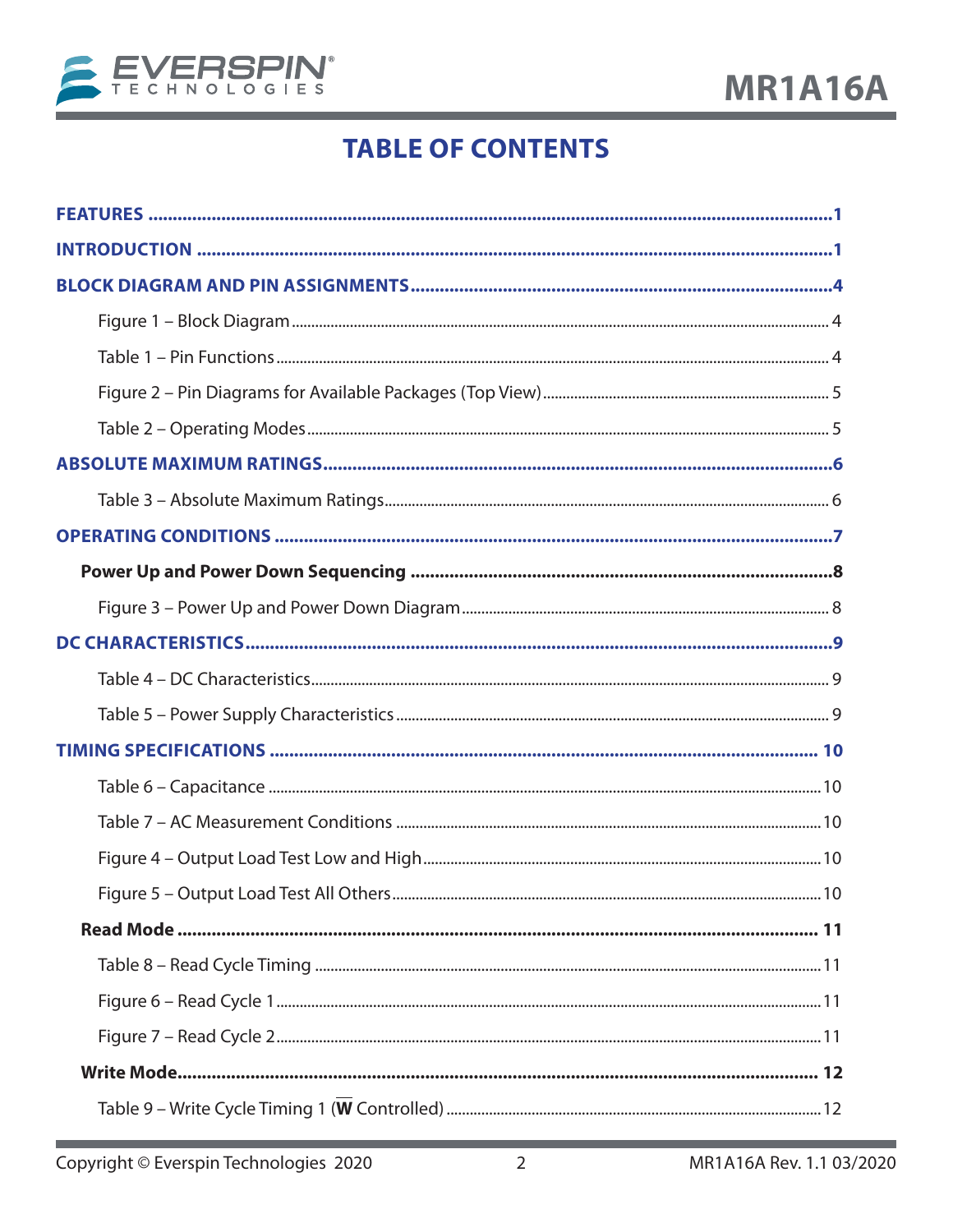

# **TABLE OF CONTENTS (CONT'D)**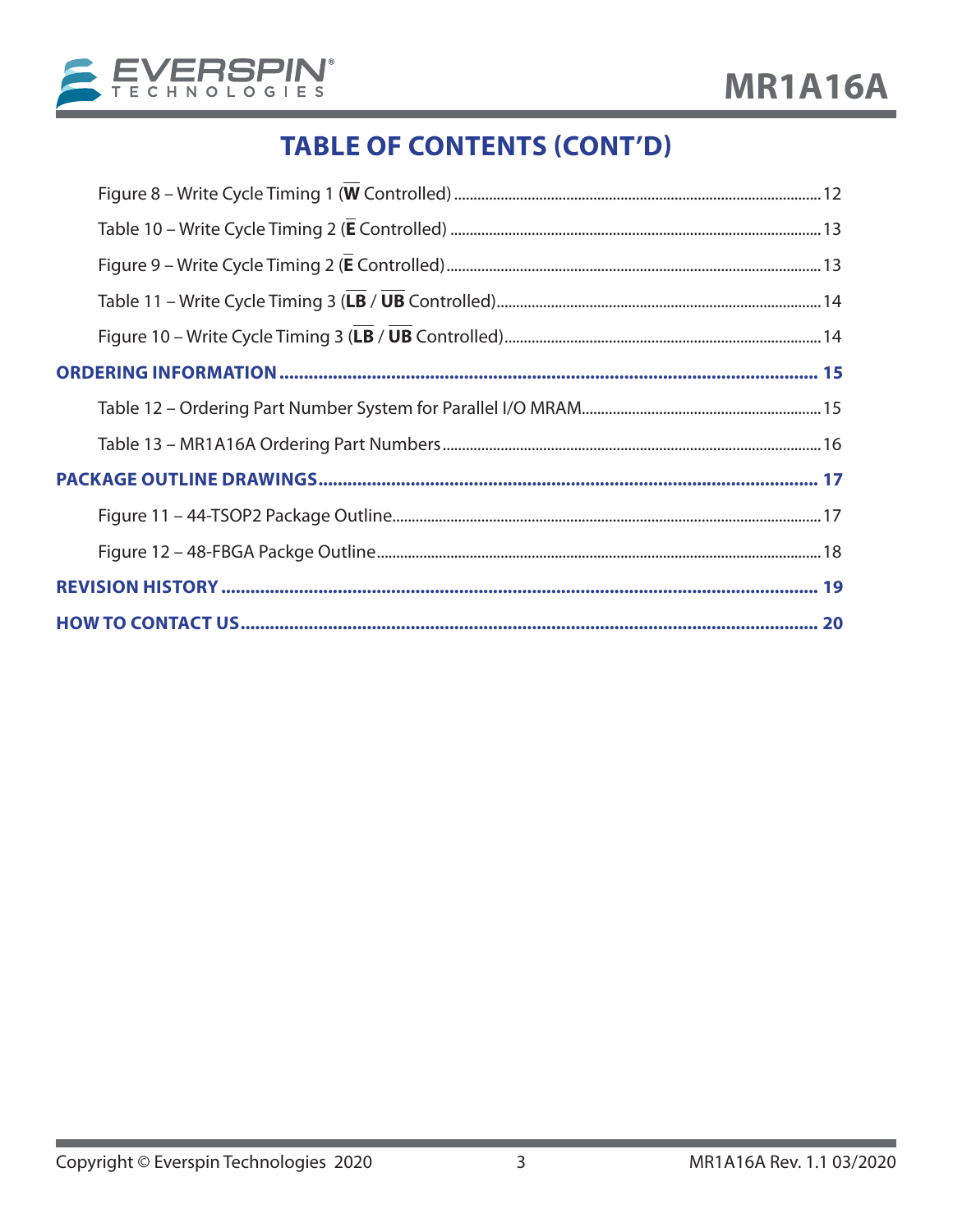## **BLOCK DIAGRAM AND PIN ASSIGNMENTS**



### **Figure 1 – Block Diagram**

Figure 1. Block Diagram

|  | Table 1 - Pin Functions |
|--|-------------------------|
|--|-------------------------|

| <b>Signal Name</b>       | <b>Function</b>          |
|--------------------------|--------------------------|
| A                        | Address Input            |
| $\overline{\mathsf{E}}$  | Chip Enable              |
| $\overline{W}$           | <b>Write Enable</b>      |
| $\overline{\mathsf{G}}$  | <b>Output Enable</b>     |
| $\overline{\mathsf{UB}}$ | <b>Upper Byte Enable</b> |
| $\overline{\mathsf{LB}}$ | Lower Byte Enable        |
| <b>DQ</b>                | Data I/O                 |
| $V_{DD}$                 | Power Supply             |
| $V_{SS}$                 | Ground                   |
| DC                       | Do Not Connect           |
| <b>NC</b>                | No Connection            |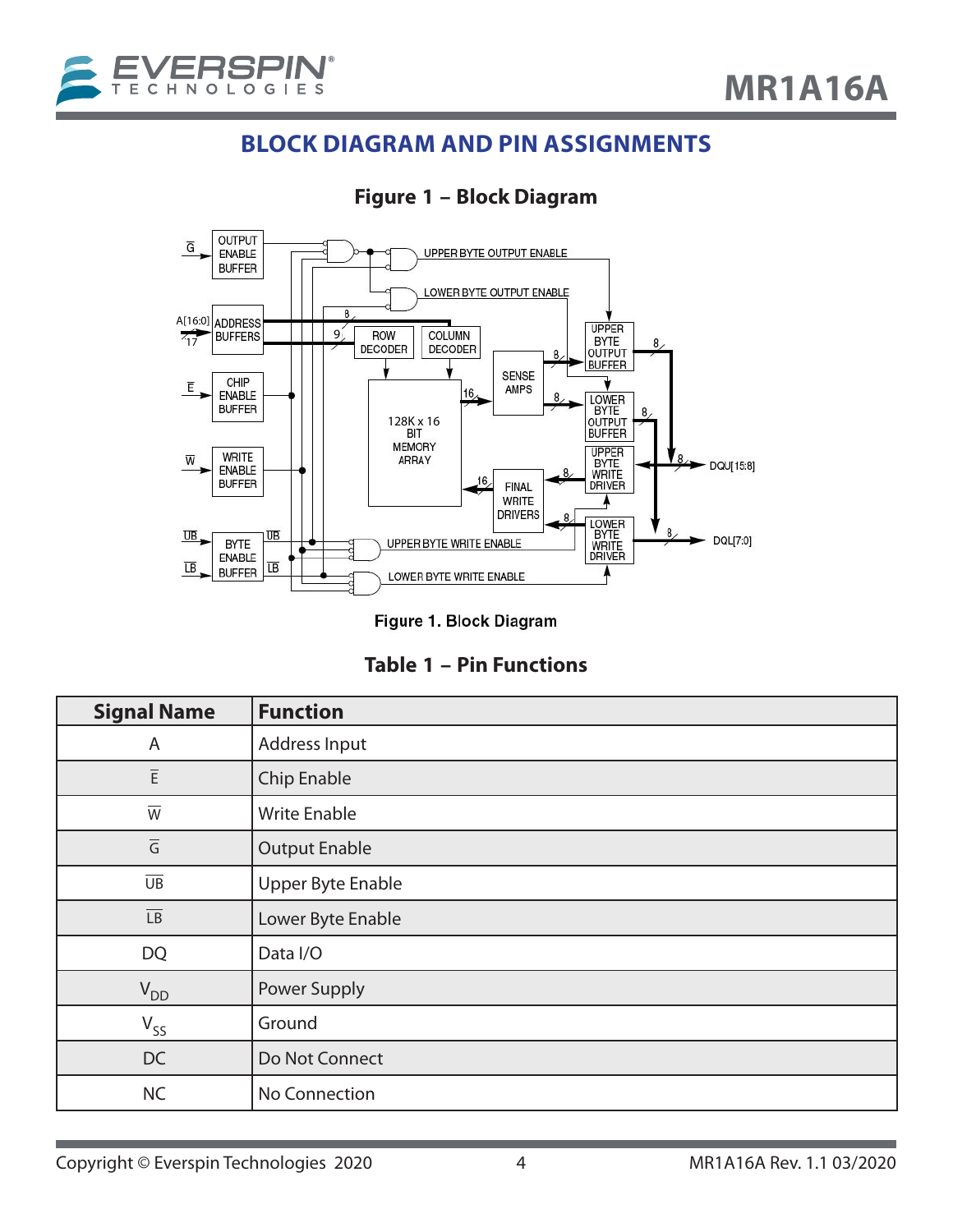



| $A_0$ [                      | 1<br>C | 44 | $A_{16}$                   |
|------------------------------|--------|----|----------------------------|
| $A_1 \Box$                   | 2      | 43 | $A_{15}$                   |
| $A_2$ [                      | 3      | 42 | $A_{14}$                   |
| $A_3$ [                      | 4      | 41 | G                          |
| $A_4$ [                      | 5      | 40 | ŪΒ                         |
| $\overline{E}$ [             | 6      | 39 | $\overline{LB}$            |
| DQL0[                        | 7      | 38 | DQU15                      |
| DQL1[                        | 8      | 37 | DQU14                      |
| DQL2 [                       | 19     | 36 | DQU13                      |
| DQL3 [                       | 10     | 35 | DQU12                      |
| V <sub>DD</sub> <sub>[</sub> | 11     | 34 | $1V$ ss                    |
| $V_{ss}$                     | 12     | 33 | $V_{DD}$                   |
| DQL4 [                       | 13     | 32 | ] DQU11                    |
| DQL5 [                       | 14     | 31 | DQU10                      |
| DQL6 <sup>[</sup>            | 15     | 30 | DQU9                       |
| DQL7                         | 16     | 29 | DQU8                       |
| ŴΓ<br>н.                     | 17     | 28 | ]DC                        |
| $A_5$ [                      | 18     | 27 | $\mathsf{V}_{\mathsf{DD}}$ |
| $A_6$ [                      | 19     | 26 | $A_{13}$                   |
| $A_{7}$ [                    | 20     | 25 | $A_{12}$                   |
| $A_8$ [                      | IJ 21  | 24 | $A_{11}$                   |
| ا وA                         | 22     | 23 | $A_{10}$                   |



#### **44-Pin TSOP Type2 48-Pin BGA**

#### **Table 2 – Operating Modes**

| $\overline{E}$ <sup>1</sup> | $\overline{\mathsf{G}}^1$ | $\mathsf{W}\,{}^1$ | LB | $\overline{UB}$ <sup>1</sup> | <b>Mode</b>             | V <sub>DD</sub> Current | DQL[7:0] <sup>2</sup> | DQU[15:8] <sup>2</sup> |
|-----------------------------|---------------------------|--------------------|----|------------------------------|-------------------------|-------------------------|-----------------------|------------------------|
| H                           | X                         | X                  | X  | X                            | Not selected            | $I_{SB1'}I_{SB2}$       | $Hi-Z$                | $Hi-Z$                 |
| L                           | H                         | H                  | X  | X                            | Output disabled         | <b>PDDR</b>             | $Hi-Z$                | $Hi-Z$                 |
| L                           | X                         | X                  | H  | H                            | Output disabled         | <b>DDR</b>              | $Hi-Z$                | $Hi-Z$                 |
| L                           |                           | H                  |    | H                            | Lower Byte Read         | <b>PDDR</b>             | $D_{Out}$             | $Hi-Z$                 |
| L                           |                           | Η                  | Η  |                              | Upper Byte Read         | <b>DDR</b>              | $Hi-Z$                | $D_{\text{Out}}$       |
| L                           |                           | H                  |    |                              | <b>Word Read</b>        | <b>PDDR</b>             | $D_{\text{Out}}$      | $D_{\text{Out}}$       |
| L                           | X                         | L                  |    | Η                            | Lower Byte Write        | <b>DDW</b>              | $D_{\text{in}}$       | $Hi-Z$                 |
| L                           | $\sf X$                   | L                  | H  | L                            | <b>Upper Byte Write</b> | <b>DDW</b>              | $Hi-Z$                | $D_{in}$               |
| L                           | X                         | L                  |    |                              | <b>Word Write</b>       | <b>DDW</b>              | $D_{in}$              | $D_{in}$               |

Notes:

- 1.  $H = high, L = low, X = don't care$
- 2.  $Hi-Z = high impedance$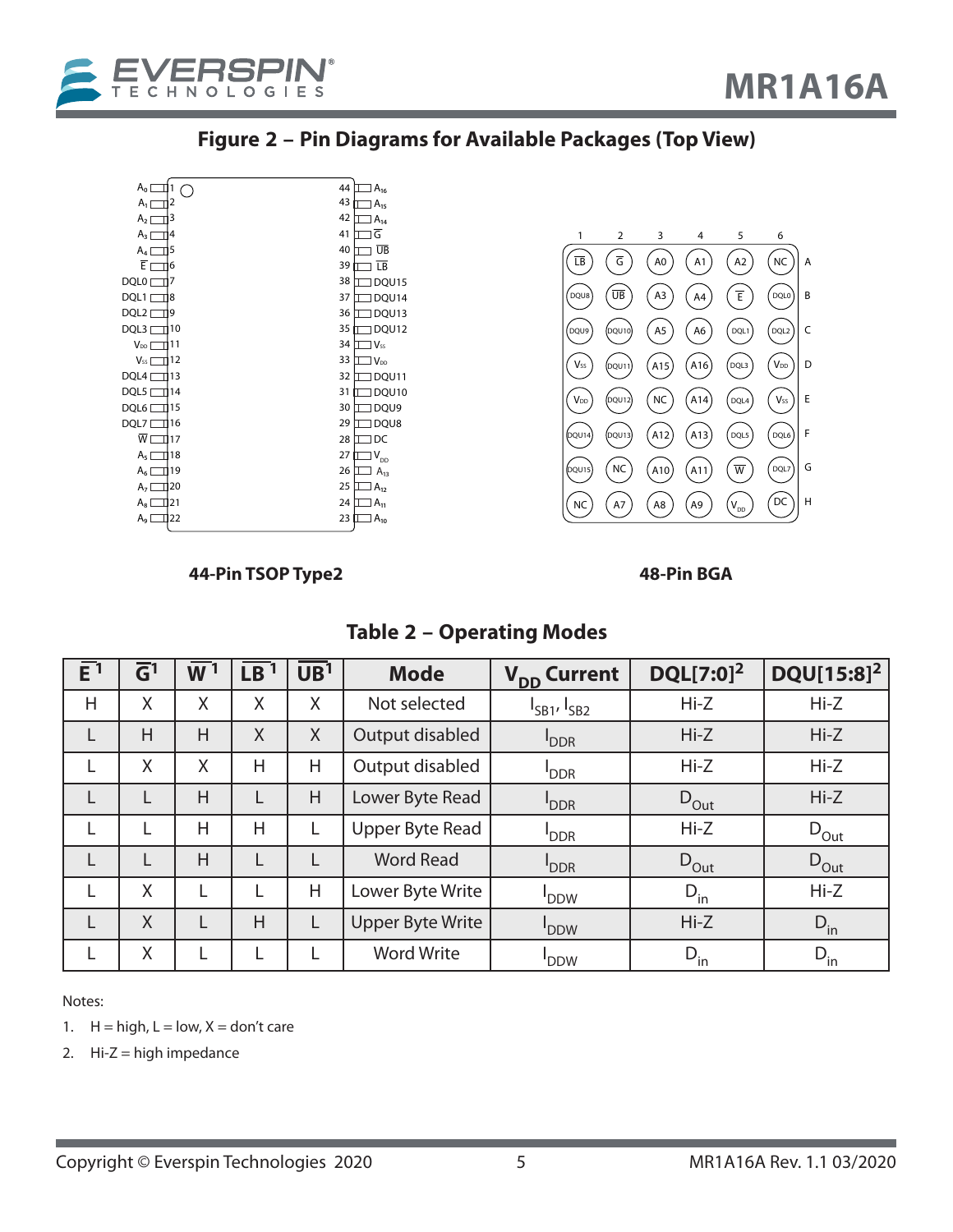

## **ABSOLUTE MAXIMUM RATINGS**

#### **Table 3 – Absolute Maximum Ratings**

This device contains circuitry to protect the inputs against damage caused by high static voltages or electric fields; however, it is advised that normal precautions be taken to avoid application of any voltage greater than maximum rated voltages to these high-impedance (Hi-Z) circuits.

The device also contains protection against external magnetic fields. Precautions should be taken to avoid application of any magnetic field more intense than the maximum field intensity specified in the maximum ratings.  $1$ 

| <b>Symbol</b>           | <b>Parameter</b>                                 | <b>Temp Range</b>    | <b>Package</b>    | <b>Value</b>             | <b>Unit</b>  |  |
|-------------------------|--------------------------------------------------|----------------------|-------------------|--------------------------|--------------|--|
| $V_{DD}$                | Supply voltage <sup>2</sup>                      |                      |                   | $-0.5$ to 4.0            | V            |  |
| $V_{IN}$                | Voltage on any pin <sup>2</sup>                  |                      |                   | $-0.5$ to $V_{DD}$ + 0.5 | $\vee$       |  |
| $I_{OUT}$               | Output current per pin                           |                      |                   | ±20                      | mA           |  |
| $P_D$                   | Package power dissipation <sup>3</sup>           |                      | Note 3            | 0.600                    | W            |  |
|                         |                                                  | Commercial           |                   | $-10$ to $85$            |              |  |
|                         | Temperature under bias                           | Industrial           |                   | -45 to 95                | $^{\circ}$ C |  |
| $T_{BIAS}$              |                                                  | Extended             |                   | -45 to 110               |              |  |
|                         |                                                  | AEC-Q100 Grade 1     |                   | -45 to 130               |              |  |
| $T_{\text{stg}}$        | <b>Storage Temperature</b>                       |                      |                   | -55 to 150               | °C           |  |
| $T_{\text{lead}}$       | Lead temperature during solder<br>(3 minute max) |                      |                   | 260                      | $^{\circ}$ C |  |
|                         | Maximum magnetic field during<br>write           | Commercial           | TSOP2, BGA        | 2,000                    |              |  |
|                         |                                                  |                      | <b>BGA</b>        | 2,000                    |              |  |
| $H_{\text{max\_write}}$ |                                                  | Industrial, Extended | TSOP <sub>2</sub> | 10,000                   | A/m          |  |
|                         |                                                  | AEC-Q100 Grade 1     | TSOP2             | 2,000                    |              |  |
|                         |                                                  | Commercial           | TSOP2, BGA        | 8,000                    |              |  |
|                         | Maximum magnetic field during                    | Industrial, Extended | <b>BGA</b>        | 8,000                    |              |  |
| $H_{\text{max\_read}}$  | read or standby                                  |                      | TSOP2             | 10,000                   | A/m          |  |
|                         |                                                  | AEC-Q100 Grade 1     | TSOP <sub>2</sub> | 8,000                    |              |  |

Notes:

1. Permanent device damage may occur if absolute maximum ratings are exceeded. Functional operation should be restricted to recommended operating conditions. Exposure to excessive voltages or magnetic fields could affect device reliability.

2. All voltages are referenced to  $V_{SS}$ .<br>3. Power dissipation capability depe

Power dissipation capability depends on package characteristics and use environment.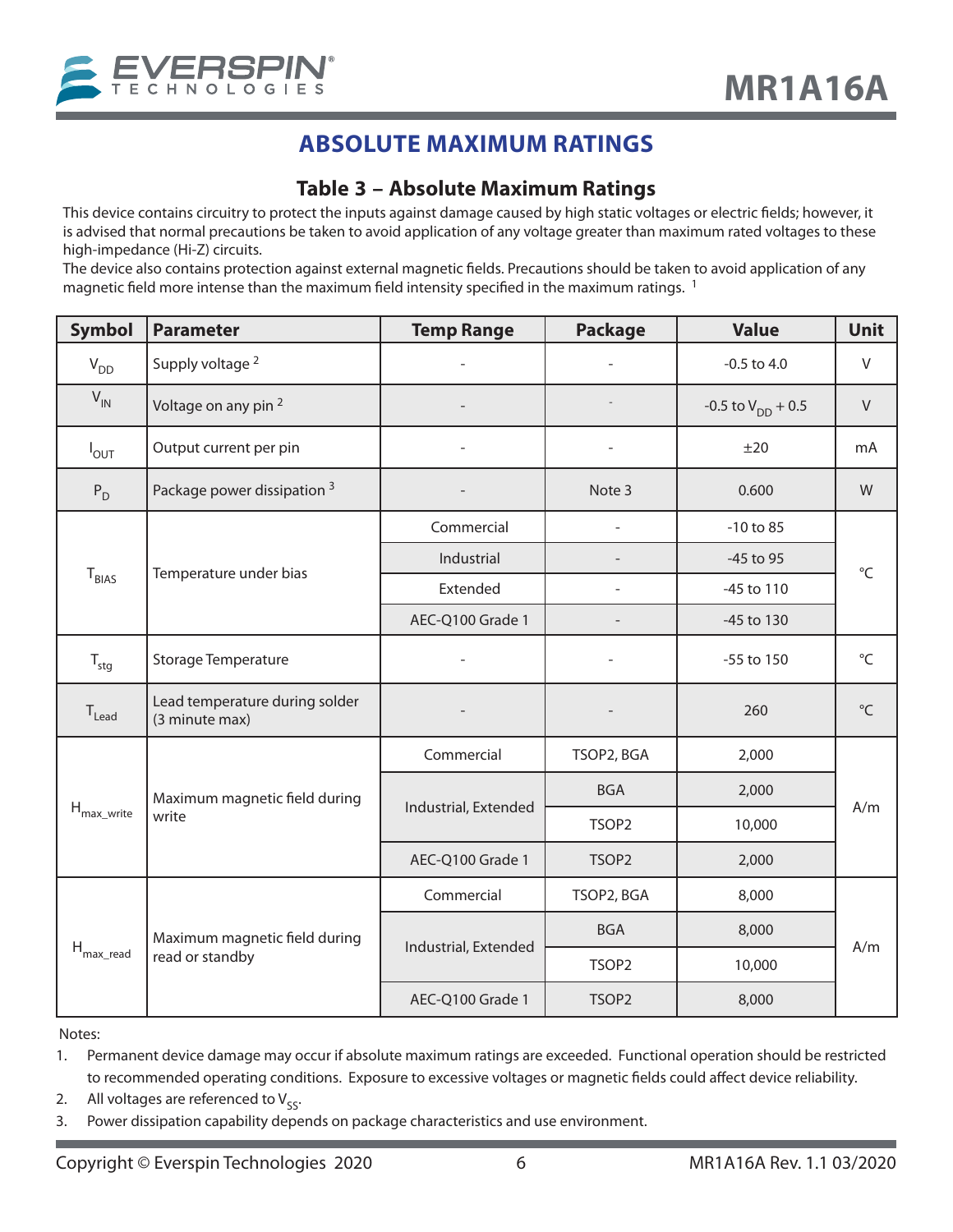

## **OPERATING CONDITIONS**

| <b>Parameter</b>                                                                                                                  | <b>Symbol</b>   | <b>Min</b>                                | <b>Typical</b> | <b>Max</b>                  | <b>Unit</b> |
|-----------------------------------------------------------------------------------------------------------------------------------|-----------------|-------------------------------------------|----------------|-----------------------------|-------------|
| Power supply voltage <sup>1</sup>                                                                                                 | $\rm V_{DD}$    | 3.0                                       | 3.3            | 3.6                         | V           |
| Write inhibit voltage                                                                                                             | $V_{WI}$        | 2.5                                       | 2.7            | 3.0 <sup>1</sup>            |             |
| Input high voltage                                                                                                                | $V_{\text{IH}}$ | 2.2                                       |                | $V_{DD}$ + 0.3 <sup>2</sup> |             |
| Input low voltage                                                                                                                 | $V_{IL}$        | $-0.53$                                   |                | 0.8                         |             |
| Temperature under bias<br>MR1A16A (Commercial)<br>MR1A16AC (Industrial)<br>MR1A16AV (Extended)<br>MR1A16AM (AEC-Q100 Grade 1) $4$ | $T_A$           | $\overline{0}$<br>$-40$<br>$-40$<br>$-40$ |                | 70<br>85<br>105<br>125      | $\circ$     |

Notes:

1. There is a 2 ms startup time once V<sub>DD</sub> exceeds V<sub>DD</sub> (max). See "Power Up and Power Down Sequencing" on page 8.

2.  $V_{IH}$ (max) =  $V_{DD}$  + 0.3  $V_{DC}$ ;  $V_{IH}$ (max) =  $V_{DD}$  + 2.0  $V_{AC}$  (pulse width ≤ 10 ns) for I ≤ 20.0 mA.

3. V<sub>IL</sub>(min) = -0.5 V<sub>DC</sub> ; V<sub>IL</sub>(min) = -2.0 V<sub>AC</sub> (pulse width ≤ 10 ns) for I ≤ 20.0 mA.

4. AEC-Q100 Grade 1 temperature profile assumes 10% duty cycle at maximum temperature (2 years out of 20 years life.)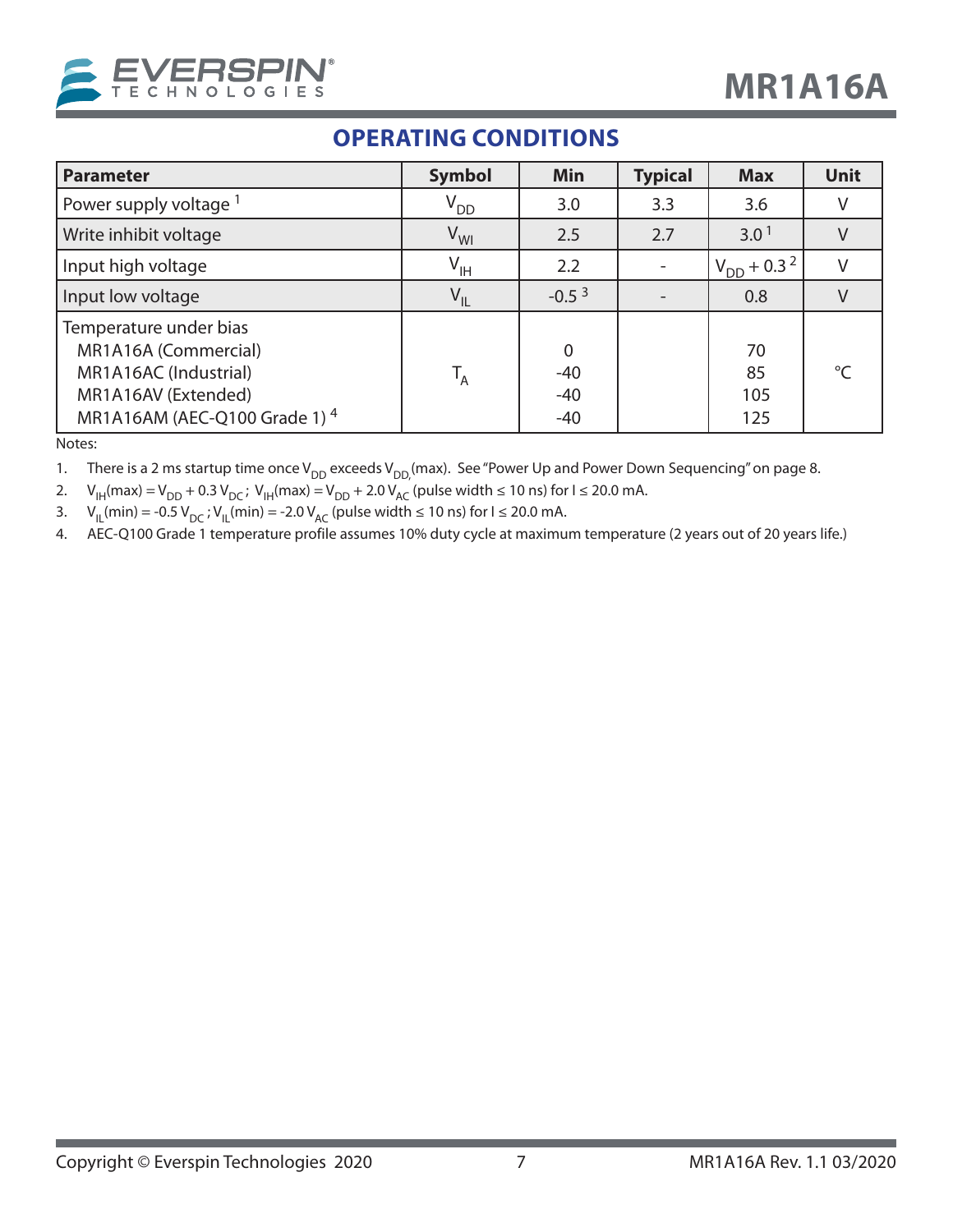## **Power Up and Power Down Sequencing**

The MRAM is protected from write operations whenever  $V_{DD}$  is less than  $V_{WI}$ . As soon as  $V_{DD}$  exceeds  $V_{DD}(min)$ , there is a startup time of 2 ms before read or write operations can start. This time allows memory power supplies to stabilize.

The E and W control signals should track V<sub>DD</sub> on power up to V<sub>DD</sub>-0.2 V or V<sub>IH</sub> (whichever is lower) and remain high for the startup time. In most systems, this means that these signals should be pulled up with a resistor so that signal remains high if the driving signal is Hi-Z during power up. Any logic that drives E and W should hold the signals high with a power-on reset signal for longer than the startup time.

During power loss or brownout where  $V_{DD}$  goes below  $V_{W1}$ , writes are protected and a startup time must be observed when power returns above  $V_{DD}(min)$ .



**Figure 3 – Power Up and Power Down Sequencing Timing Diagram**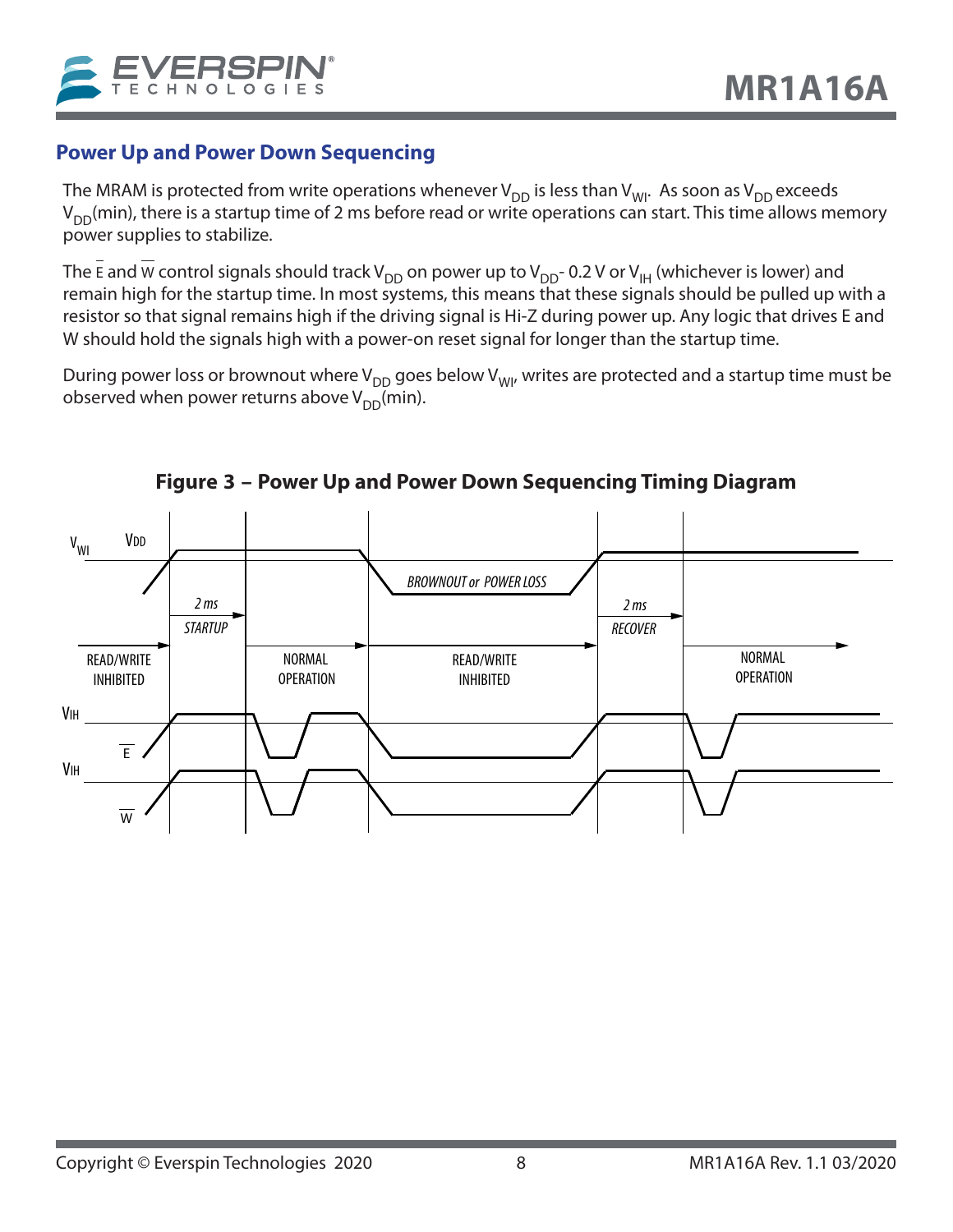

## **DC CHARACTERISTICS**

#### **Table 4 – DC Characteristics**

| <b>Parameter</b>                                                                          | <b>Symbol</b>              | Min                   | <b>Typical</b> | <b>Max</b>            | Unit    |
|-------------------------------------------------------------------------------------------|----------------------------|-----------------------|----------------|-----------------------|---------|
| Input leakage current                                                                     | $\frac{I}{I}$ kg(l)        | -                     |                | ±1                    | μA      |
| Output leakage current                                                                    | $\vert$ <sub>lkg</sub> (O) |                       |                | ±1                    | $\mu$ A |
| Output low voltage<br>$(I_{OL} = +4 \text{ mA})$<br>$(I_{OL} = +100 \text{ }\mu\text{A})$ | $V_{OL}$                   |                       |                | 0.4<br>$V_{SS}$ + 0.2 | V       |
| Output high voltage<br>( $I_{OH} = -4$ mA)<br>( $I_{OH} = -100$ µA)                       | V <sub>OH</sub>            | 2.4<br>$V_{DD} - 0.2$ |                |                       | V       |

## **Table 5 – Power Supply Characteristics**

| <b>Parameter</b>                                                                                                                                                                    | <b>Symbol</b> | <b>Typical</b>           | <b>Max</b>               | Unit |
|-------------------------------------------------------------------------------------------------------------------------------------------------------------------------------------|---------------|--------------------------|--------------------------|------|
| AC active supply current - read modes <sup>1</sup><br>$(I_{\text{OUT}} = 0 \text{ mA}, V_{\text{DD}} = \text{max})$                                                                 | <b>DDR</b>    | 55                       | 80                       | mA   |
| AC active supply current - write modes <sup>1</sup><br>$(V_{DD}$ = max)<br><b>Commercial Grade</b><br><b>Industrial Grade</b><br><b>Extended Grade</b><br>AEC-Q100 Grade            | <b>PDDW</b>   | 105<br>105<br>105<br>105 | 155<br>165<br>165<br>165 | mA   |
| AC standby current<br>$(V_{DD}$ = max, $\overline{E} = V_{IH}$<br>no other restrictions on other inputs                                                                             | $I_{SB1}$     | 18                       | 28                       | mA   |
| <b>CMOS standby current</b><br>$(\overline{E}$ ≥ V <sub>DD</sub> - 0.2 V and V <sub>In</sub> ≤ V <sub>SS</sub> + 0.2 V or ≥ V <sub>DD</sub> - 0.2 V)<br>$(V_{DD} = max, f = 0 MHz)$ | $I_{SB2}$     | 9                        | 12                       | mA   |

Notes:

1. All active current measurements are measured with one address transition per cycle and at minimum cycle time.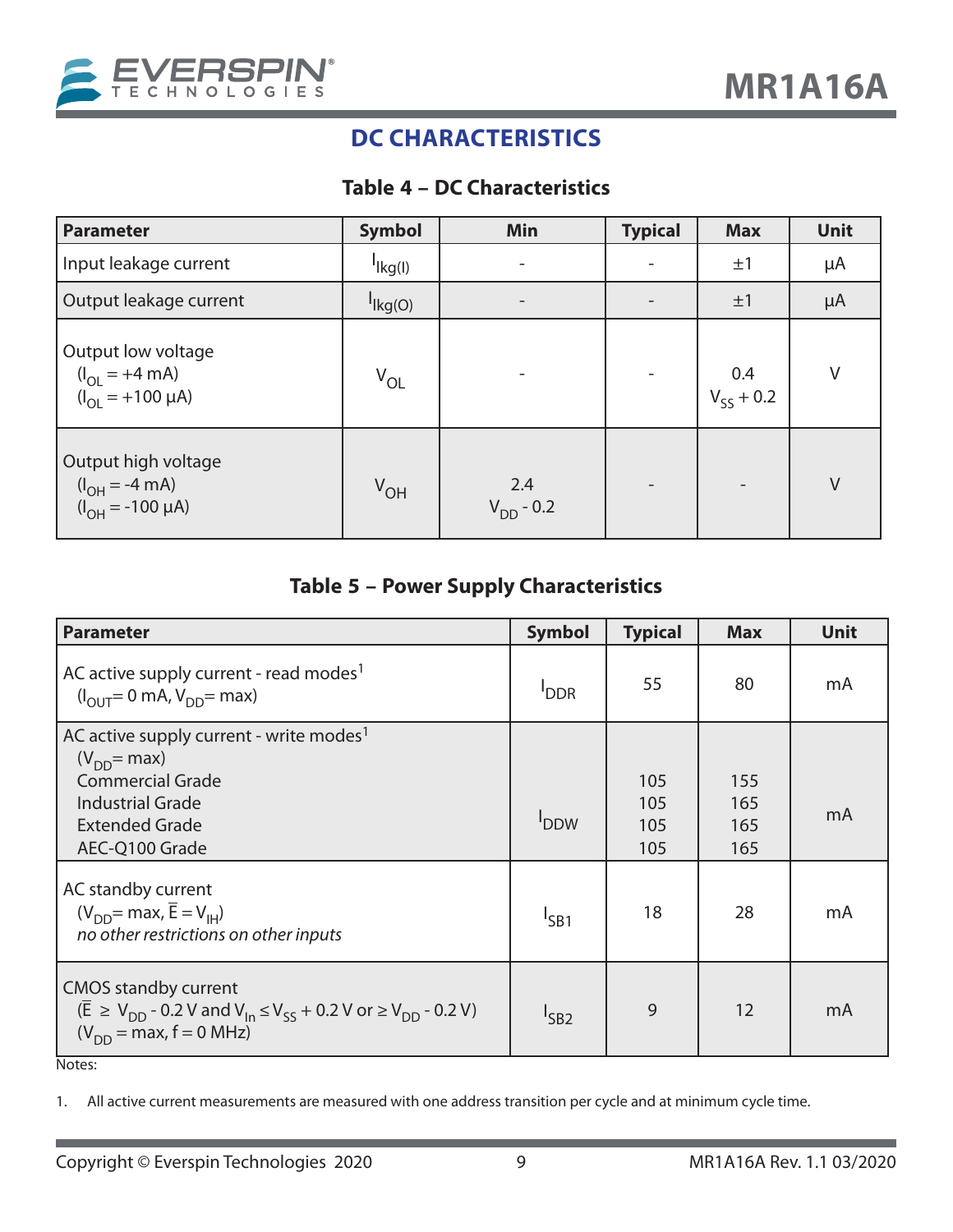

## **TIMING SPECIFICATIONS**

#### **Table 6 – Capacitance**

| Parameter <sup>1</sup>    | <b>Symbol</b> | <b>Typical</b>           | <b>Max</b> | Unit |
|---------------------------|---------------|--------------------------|------------|------|
| Address input capacitance | $-$ In        | $\overline{\phantom{0}}$ |            | pF   |
| Control input capacitance | ∽ln           | $\overline{\phantom{0}}$ |            | pF   |
| Input/Output capacitance  | ר∣\⊂          | $\overline{\phantom{a}}$ | 8          | pF   |

Notes:

1.  $f = 1.0$  MHz,  $dV = 3.0$  V,  $T_A = 25$  °C, periodically sampled rather than 100% tested.

#### **Table 7 – AC Measurement Conditions**

| <b>Parameter</b>                                  | <b>Value</b> | Unit         |
|---------------------------------------------------|--------------|--------------|
| Logic input timing measurement reference level    | 1.5          |              |
| Logic output timing measurement reference level   | $1.5\,$      |              |
| Logic input pulse levels                          | 0 or 3.0     |              |
| Input rise/fall time                              |              | ns           |
| Output load for low and high impedance parameters |              | See Figure 4 |
| Output load for all other timing parameters       | See Figure 5 |              |

#### **Figure 4 – Output Load Test Low and High**



#### **Figure 5 – Output Load Test All Others**

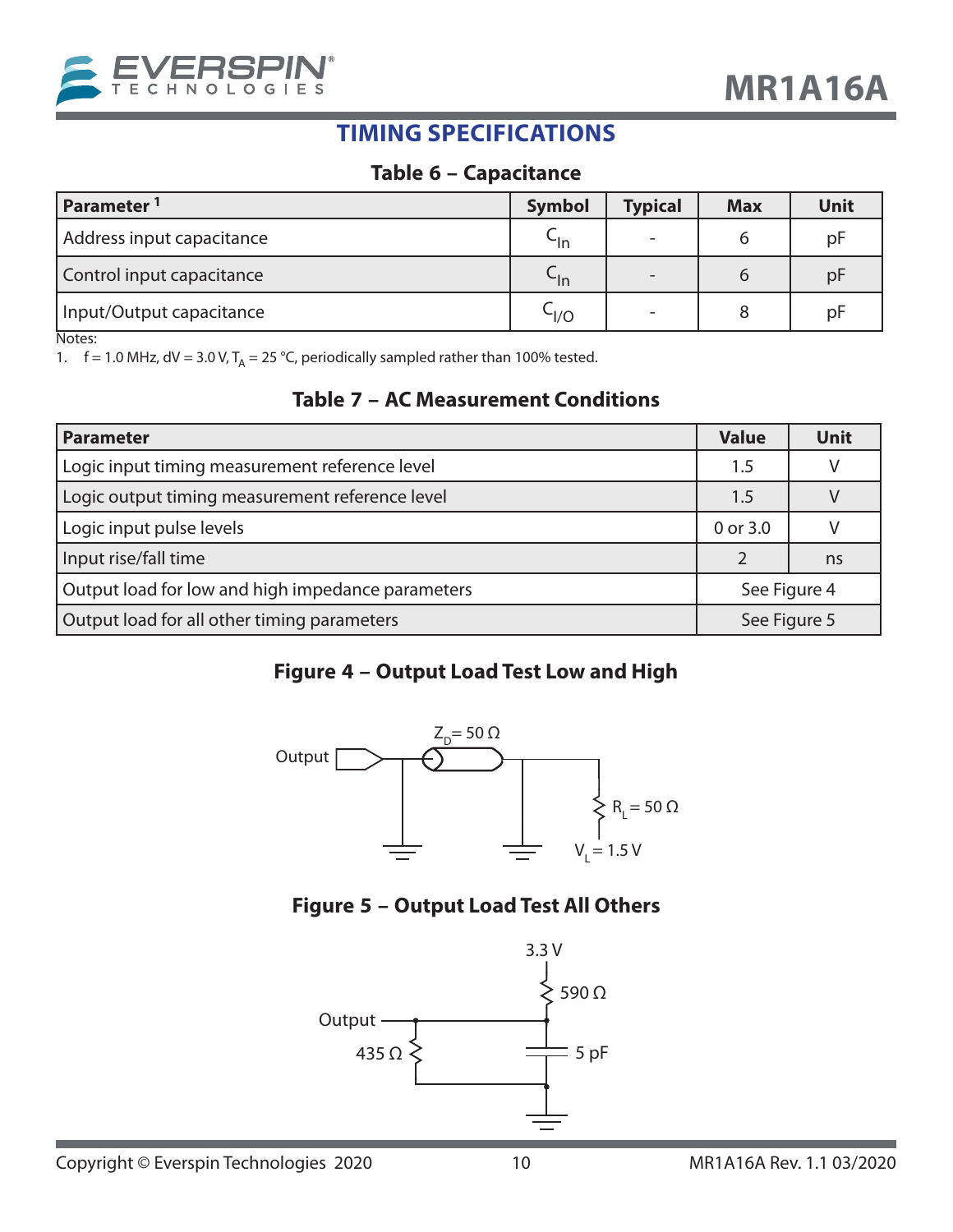

### **Read Mode**

| Parameter <sup>1</sup>                          | <b>Symbol</b>     | Min            | <b>Max</b> | Unit |
|-------------------------------------------------|-------------------|----------------|------------|------|
| Read cycle time                                 | <sup>t</sup> AVAV | 35             |            | ns   |
| Address access time                             | <sup>t</sup> AVQV |                | 35         | ns   |
| Enable access time <sup>2</sup>                 | <sup>t</sup> ELQV |                | 35         | ns   |
| Output enable access time                       | tGLQV             |                | 15         | ns   |
| Byte enable access time                         | <sup>t</sup> BLQV |                | 15         | ns   |
| Output hold from address change                 | <sup>t</sup> AXQX | 3              |            | ns   |
| Enable low to output active <sup>3</sup>        | <sup>t</sup> ELQX | 3              |            | ns   |
| Output enable low to output active <sup>3</sup> | t <sub>GLQX</sub> | $\overline{0}$ |            | ns   |
| Byte enable low to output active <sup>3</sup>   | <sup>t</sup> BLQX | $\mathbf{0}$   |            | ns   |
| Enable high to output Hi-Z <sup>3</sup>         | <sup>t</sup> EHQZ | $\Omega$       | 15         | ns   |
| Output enable high to output Hi-Z <sup>3</sup>  | <sup>t</sup> GHQZ | $\mathbf{0}$   | 10         | ns   |
| Byte high to output Hi-Z <sup>3</sup>           | <sup>t</sup> BHQZ | $\Omega$       | 10         | ns   |

#### **Table 8 – Read Cycle Timing**

Notes:

1.  $\overline{W}$  is high for read cycle. Power supplies must be properly grounded and decoupled, and bus contention conditions must be minimized or eliminated during read or write cycles.

- 2. Addresses valid before or at the same time  $\bar{E}$  goes low.
- 3. This parameter is sampled and not 100% tested. Transition is measured ±200 mV from the steady-state voltage.



#### **Figure 6 – Read Cycle 1**

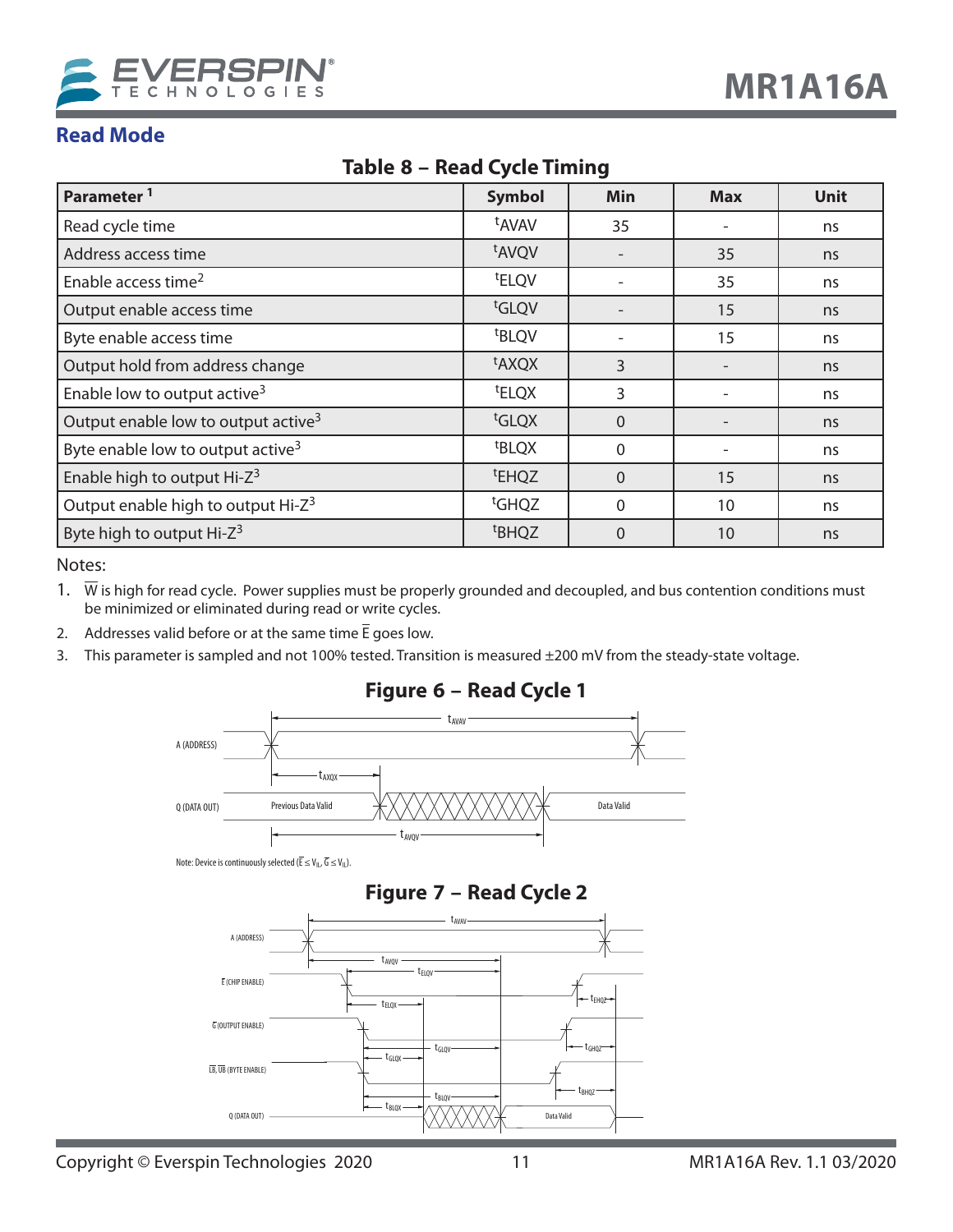

#### **Write Mode**

### **Table 9 – Write Cycle Timing 1 (W Controlled)**

| Parameter <sup>1</sup>                              | <b>Symbol</b>                          | <b>Min</b>     | <b>Max</b> | <b>Unit</b> |
|-----------------------------------------------------|----------------------------------------|----------------|------------|-------------|
| Write cycle time <sup>2</sup>                       | <sup>t</sup> AVAV                      | 35             |            | ns          |
| Address set-up time                                 | <sup>t</sup> AVWL                      | $\overline{0}$ |            | ns          |
| Address valid to end of write $(\overline{G}$ high) | <sup>t</sup> AVWH<br>18                |                |            | ns          |
| Address valid to end of write $(\overline{G}$ low)  | <sup>t</sup> AVWH                      | 20             |            | ns          |
| Write pulse width $(\overline{G}$ high)             | t <sub>WLWH</sub><br><sup>t</sup> WLEH | 15             |            | ns          |
| Write pulse width $(G \text{ low})$                 | t <sub>WLWH</sub><br><sup>t</sup> WLEH | 15             |            | ns          |
| Data valid to end of write                          | <sup>t</sup> DVWH                      | 10             |            | ns          |
| Data hold time                                      | t <sub>WHDX</sub>                      | $\Omega$       |            | ns          |
| Write low to data Hi-Z <sup>3</sup>                 | tWLQZ                                  | $\mathbf{0}$   | 12         | ns          |
| Write high to output active 3                       | <sup>t</sup> WHQX                      | $\overline{3}$ |            | ns          |
| Write recovery time                                 | <sup>t</sup> WHAX                      | 12             |            | ns          |

Notes:

- 1. All write occurs during the overlap of  $\bar{E}$  low and  $\bar{W}$  low. Power supplies must be properly grounded and decoupled and bus contention conditions must be minimized or eliminated during read and write cycles. If  $\overline{G}$  goes low at the same time or after  $\overline{W}$  goes low, the output will remain in a high impedance state. After  $\overline{W}$ , E or  $\overline{UB}/\overline{LB}$  has been brought high, the signal must remain in steady-state high for a minimum of 2 ns. The minimum time between  $\bar{E}$  being asserted low in one cycle to  $\bar{E}$  being asserted low in a subsequent cycle is the same as the minimum cycle time allowed for the device.
- 2. All write cycle timings are referenced from the last valid address to the first transition address.
- 3. This parameter is sampled and not 100% tested. Transition is measured ±200 mV from the steady-state voltage. At any given voltage or temperate,  $t_{WLQZ}(max) < t_{WHQX}(min)$



#### **Figure 8 – Write Cycle Timing 1 (W Controlled)**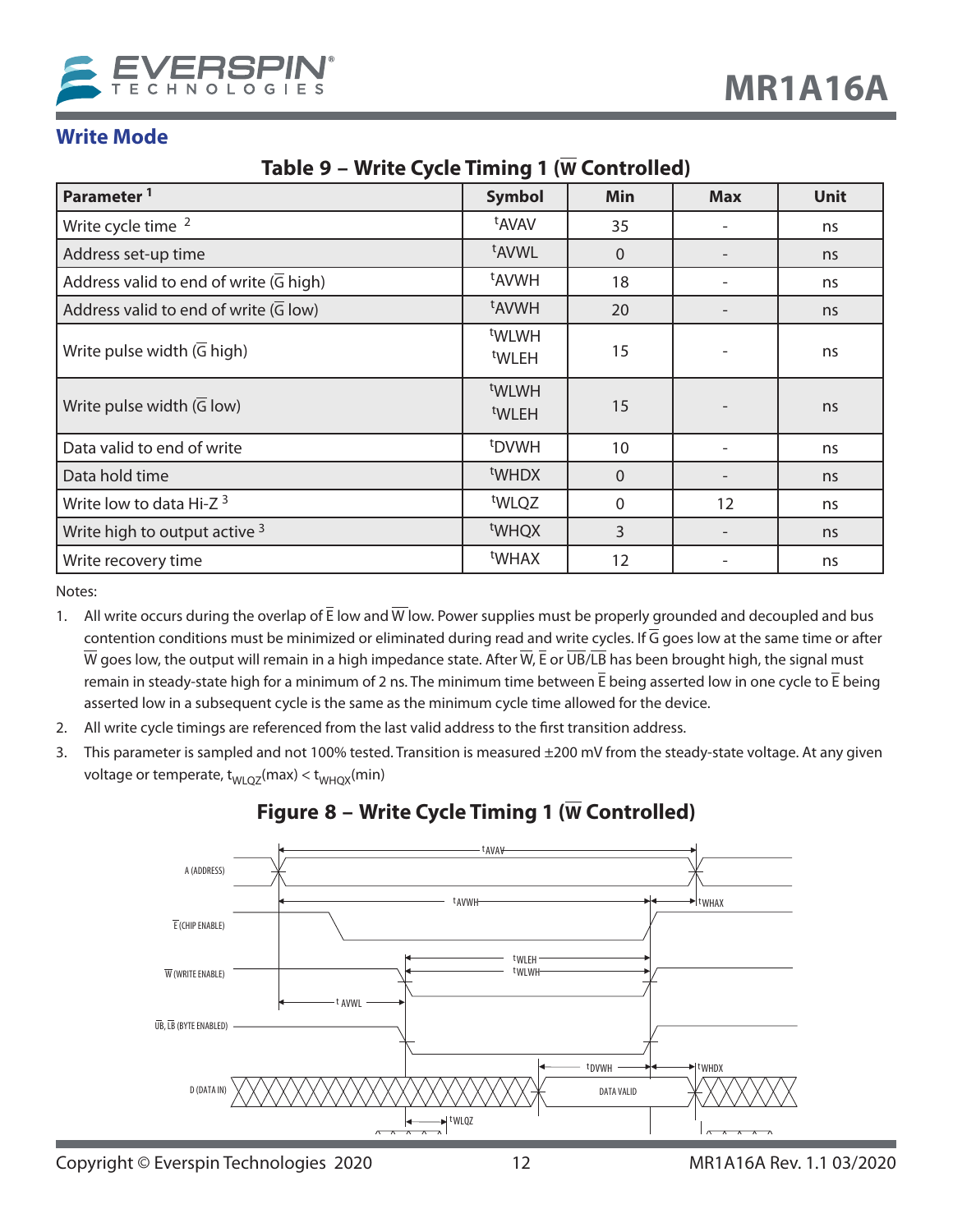

| Parameter <sup>1</sup>                                   | <b>Symbol</b>                          | Min      | <b>Max</b>               | <b>Unit</b> |
|----------------------------------------------------------|----------------------------------------|----------|--------------------------|-------------|
| Write cycle time <sup>2</sup>                            | <sup>t</sup> AVAV                      | 35       |                          | ns          |
| Address set-up time                                      | <sup>t</sup> AVEL                      | $\Omega$ |                          | ns          |
| Address valid to end of write $(\overline{G}$ high)      | <sup>t</sup> AVEH                      | 18       | $\overline{\phantom{a}}$ | ns          |
| Address valid to end of write $(\overline{G}$ low)       | <sup>t</sup> AVEH                      | 20       |                          | ns          |
| Enable to end of write $(\overline{G}$ high)             | <b>ELEH</b><br><sup>t</sup> ELWH       | 15       |                          | ns          |
| Enable to end of write $(\overline{G}$ low) <sup>3</sup> | <sup>t</sup> ELEH<br><sup>t</sup> ELWH | 15       |                          | ns          |
| Data valid to end of write                               | <sup>t</sup> DVEH                      | 10       |                          | ns          |
| Data hold time                                           | <sup>t</sup> EHDX                      | $\Omega$ |                          | ns          |
| Write recovery time                                      | <sup>t</sup> EHAX                      | 12       |                          | ns          |

#### **Table 10 – Write Cycle Timing 2 (E Controlled)**

Notes:

- 1. All write occurs during the overlap of  $\bar{E}$  low and  $\bar{W}$  low. Power supplies must be properly grounded and decoupled and bus contention conditions must be minimized or eliminated during read and write cycles. If G goes low at the same time or after  $\overline{W}$  goes low, the output will remain in a high impedance state. After  $\overline{W}$ ,  $\overline{E}$  or  $\overline{UB}/\overline{LB}$  has been brought high, the signal must remain in steady-state high for a minimum of 2 ns. The minimum time between  $\bar{E}$  being asserted low in one cycle to  $\bar{E}$  being asserted low in a subsequent cycle is the same as the minimum cycle time allowed for the device.
- 2. All write cycle timings are referenced from the last valid address to the first transition address.
- 3. If  $\bar{E}$  goes low at the same time or after W goes low, the output will remain in a high-impedance state. If  $\bar{E}$  goes high at the same time or before  $\overline{W}$  goes high, the output will remain in a high-impedance state.



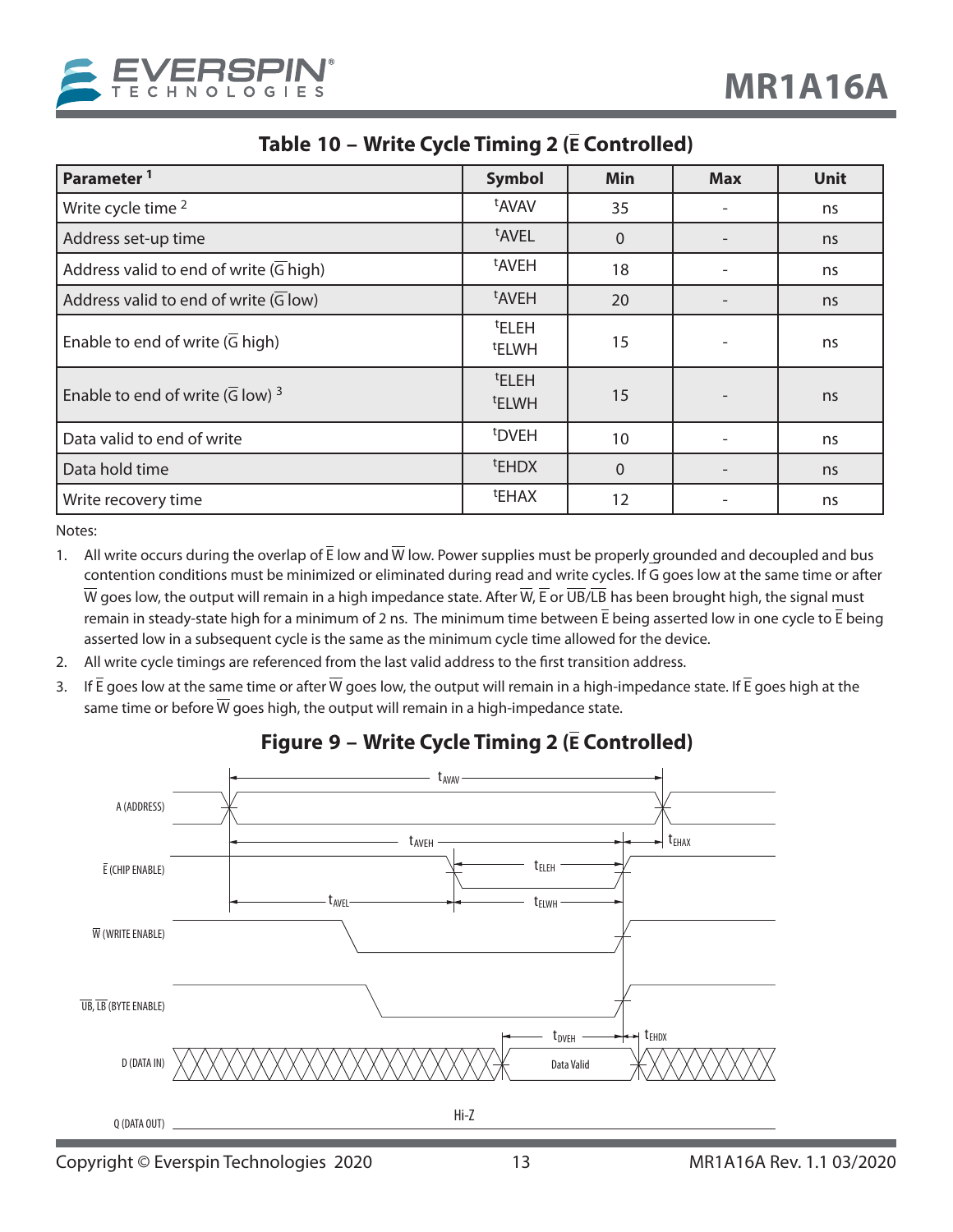

| Table 11 - Write Cycle Timing 3 (LB / UB Controlled) |  |  |
|------------------------------------------------------|--|--|
|------------------------------------------------------|--|--|

| Parameter <sup>1</sup>                              | <b>Symbol</b>                          | <b>Min</b> | <b>Max</b> | <b>Unit</b> |
|-----------------------------------------------------|----------------------------------------|------------|------------|-------------|
| Write cycle time 2                                  | t <sub>AVAV</sub>                      | 35         |            | ns          |
| Address set-up time                                 | t <sub>AVBL</sub>                      | $\Omega$   |            | ns          |
| Address valid to end of write $(\overline{G}$ high) | <sup>t</sup> AVBH                      | 18         |            | ns          |
| Address valid to end of write $(\overline{G}$ low)  | <sup>t</sup> AVBH                      | 20         |            | ns          |
| Write pulse width $(\overline{G}$ high)             | <sup>t</sup> BLEH<br><sup>t</sup> BLWH | 15         |            | ns          |
| Write pulse width $(\overline{G}$ low)              | <sup>t</sup> BLEH<br><sup>t</sup> BLWH | 15         |            | ns          |
| Data valid to end of write                          | <sup>t</sup> DVBH                      | 10         |            | ns          |
| Data hold time                                      | <sup>t</sup> BHDX                      | $\Omega$   |            | ns          |
| Write recovery time                                 | <sup>t</sup> BHAX                      | 12         |            | ns          |

Notes:

- 1. All write occurs during the overlap of  $\bar{E}$  low and  $\bar{W}$  low. Power supplies must be properly grounded and decoupled and bus contention conditions must be minimized or eliminated during read and write cycles. If  $\overline{G}$  goes low at the same time or after  $\overline{W}$  goes low, the output will remain in a high impedance state. After  $\overline{W}$ ,  $\overline{E}$  or  $\overline{LB}/\overline{UB}$  has been brought high, the signal must remain in steady-state high for a minimum of 2 ns. If both byte control signals are asserted, the two signals must have no more than 2 ns skew between them. The minimum time between E being asserted low in one cycle to E being asserted low in a subsequent cycle is the same as the minimum cycle time allowed for the device.
- 2. All write cycle timings are referenced from the last valid address to the first transition address.



## **Figure 10 – Write Cycle Timing 3 (LB / UB Controlled)**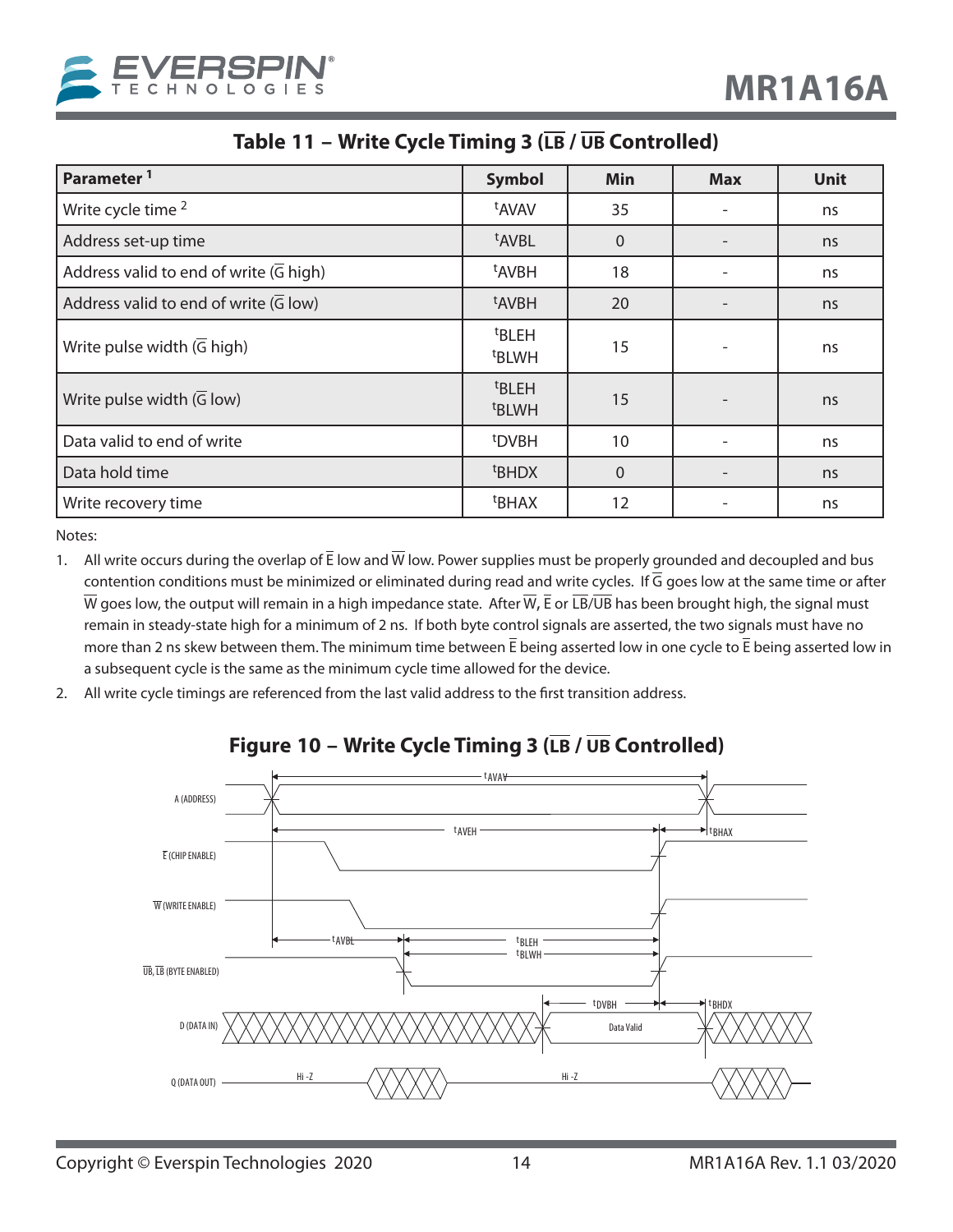

## **ORDERING INFORMATION**

## **Table 12 – Ordering Part Number System for Parallel I/O MRAM**

|                                                 |                          | <b>Memory</b> | <b>Density</b> | <b>Type</b>  | I/O Width | Rev.         | <b>Temp</b> | Package   | Speed | Packing      | Grade |
|-------------------------------------------------|--------------------------|---------------|----------------|--------------|-----------|--------------|-------------|-----------|-------|--------------|-------|
| <b>Example Ordering Part Number</b>             |                          | <b>MR</b>     | $\mathbf{1}$   | $\mathsf{A}$ | 16        | $\mathsf{A}$ | $\mathsf C$ | <b>MA</b> | 35    | $\mathsf{R}$ |       |
| <b>MRAM</b>                                     | <b>MR</b>                |               |                |              |           |              |             |           |       |              |       |
| 256 Kb                                          | 256                      |               |                |              |           |              |             |           |       |              |       |
| 1 Mb                                            | $\bf{0}$                 |               |                |              |           |              |             |           |       |              |       |
| 2Mb                                             | 1                        |               |                |              |           |              |             |           |       |              |       |
| 4 Mb                                            | $\overline{2}$           |               |                |              |           |              |             |           |       |              |       |
| 8 Mb                                            | 3                        |               |                |              |           |              |             |           |       |              |       |
| 16Mb                                            | 4                        |               |                |              |           |              |             |           |       |              |       |
| 32Mb                                            | 5                        |               |                |              |           |              |             |           |       |              |       |
| Async 3.3v                                      | $\mathbb A$              |               |                |              |           |              |             |           |       |              |       |
| Async 3.3v Vdd and 1.8v Vddq                    | D                        |               |                |              |           |              |             |           |       |              |       |
| Async 3.3v Vdd and 1.8v Vddq with 2.7v min. Vdd | <b>DL</b>                |               |                |              |           |              |             |           |       |              |       |
| 8-bit                                           | 08                       |               |                |              |           |              |             |           |       |              |       |
| $16$ -bit                                       | 16                       |               |                |              |           |              |             |           |       |              |       |
| <b>Rev A</b>                                    | A                        |               |                |              |           |              |             |           |       |              |       |
| <b>Rev B</b>                                    | $\sf{B}$                 |               |                |              |           |              |             |           |       |              |       |
| Commercial<br>0 to 70°C                         | <b>Blank</b>             |               |                |              |           |              |             |           |       |              |       |
| Industrial<br>-40 to $85^{\circ}$ C             | C                        |               |                |              |           |              |             |           |       |              |       |
| AEC Q-100 Grade 3<br>-40 to $85^{\circ}$ C      | P                        |               |                |              |           |              |             |           |       |              |       |
| <b>Extended</b><br>-40 to 105°C                 | ٧                        |               |                |              |           |              |             |           |       |              |       |
| AEC Q-100 Grade 2<br>-40 to 105°C               | N                        |               |                |              |           |              |             |           |       |              |       |
| Automotive<br>-40 to $125^{\circ}$ C            | U                        |               |                |              |           |              |             |           |       |              |       |
| AEC-Q100 Grade 1<br>-40 to 125°C                | М                        |               |                |              |           |              |             |           |       |              |       |
| 44-TSOP2                                        | YS                       |               |                |              |           |              |             |           |       |              |       |
| 48-BGA                                          | <b>MA</b>                |               |                |              |           |              |             |           |       |              |       |
| 35 ns                                           | 35                       |               |                |              |           |              |             |           |       |              |       |
| 45 ns                                           | 45                       |               |                |              |           |              |             |           |       |              |       |
| <b>Tray</b>                                     | <b>Blank</b>             |               |                |              |           |              |             |           |       |              |       |
| <b>Tape and Reel</b>                            | ${\sf R}$                |               |                |              |           |              |             |           |       |              |       |
| <b>Engineering Samples</b>                      | ES                       |               |                |              |           |              |             |           |       |              |       |
| <b>Customer Samples</b>                         | $\mathsf{CS}\phantom{0}$ |               |                |              |           |              |             |           |       |              |       |
| <b>Mass Production</b>                          | <b>Blank</b>             |               |                |              |           |              |             |           |       |              |       |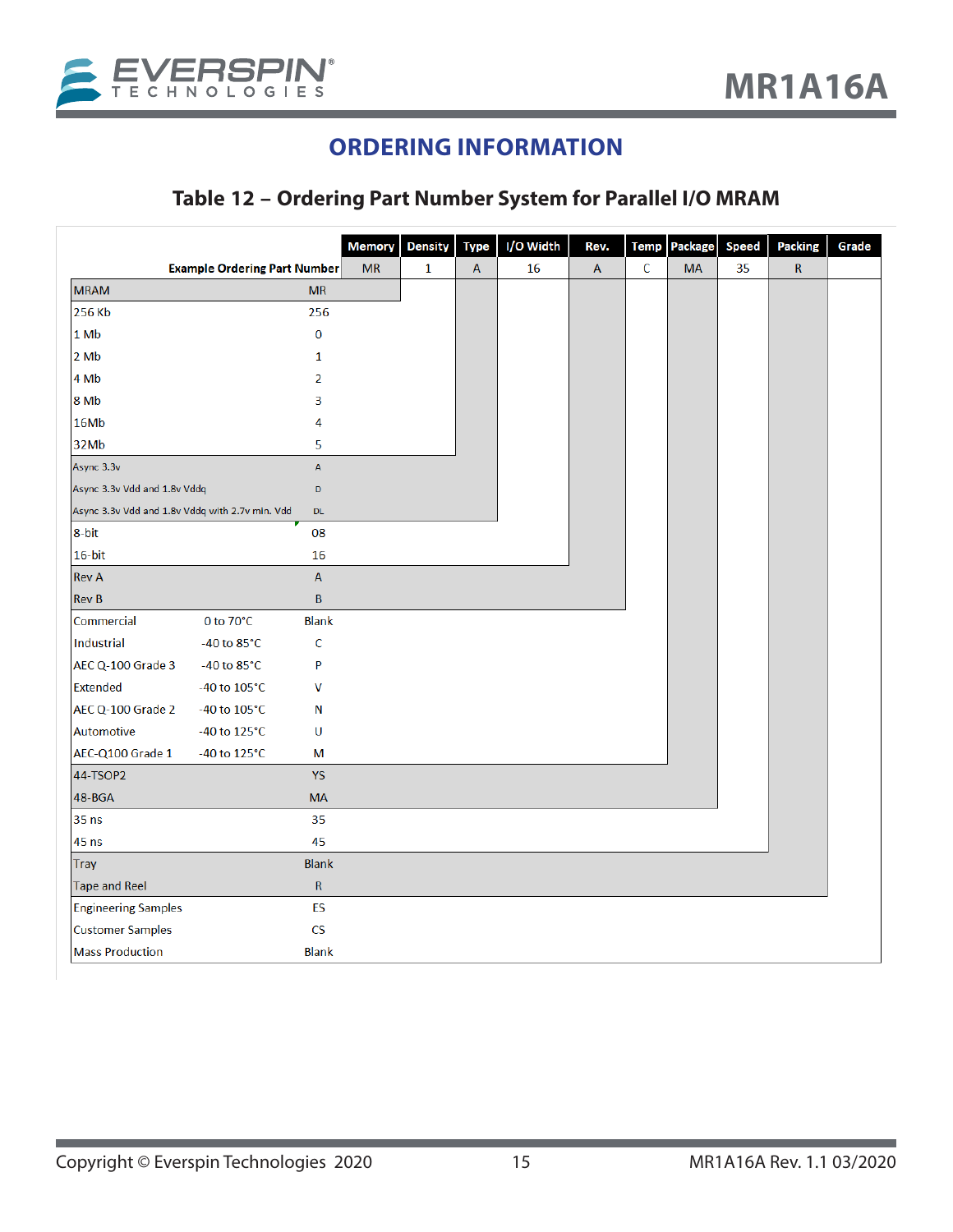

## **Table 13 – MR1A16A Ordering Part Numbers**

| <b>Temp Grade</b>      | <b>Temp</b>                           | <b>Package</b> | <b>Shipping</b> | <b>Ordering Part Number</b> |
|------------------------|---------------------------------------|----------------|-----------------|-----------------------------|
|                        |                                       |                | <b>Tray</b>     | MR1A16AYS35                 |
|                        |                                       | 44-TSOP2       | Tape and Reel   | MR1A16AYS35R                |
| Commercial             | 0 to $+70$ °C                         |                | <b>Tray</b>     | MR1A16AMA35                 |
|                        |                                       | 48-BGA         | Tape and Reel   | MR1A16AMA35R                |
|                        |                                       |                | <b>Tray</b>     | MR1A16ACYS35                |
|                        | 44-TSOP2                              | Tape and Reel  | MR1A16ACYS35R   |                             |
|                        | Industrial<br>-40 to +85 $^{\circ}$ C | 48-BGA         | <b>Tray</b>     | MR1A16ACMA35                |
|                        |                                       |                | Tape and Reel   | MR1A16ACMA35R               |
|                        |                                       | 44-TSOP2       | <b>Tray</b>     | MR1A16AVYS35                |
| Extended               | -40 to +105 $^{\circ}$ C              |                | Tape and Reel   | MR1A16AVYS35R               |
|                        |                                       | 48-BGA         | <b>Tray</b>     | MR1A16AVMA35                |
|                        |                                       |                | Tape and Reel   | MR1A16AVMA35R               |
| <b>Automotive AEC-</b> | -40 to +125 °C<br>Q100 Grade 1        |                | <b>Tray</b>     | MR1A16AMYS35                |
|                        |                                       |                | 44-TSOP2        |                             |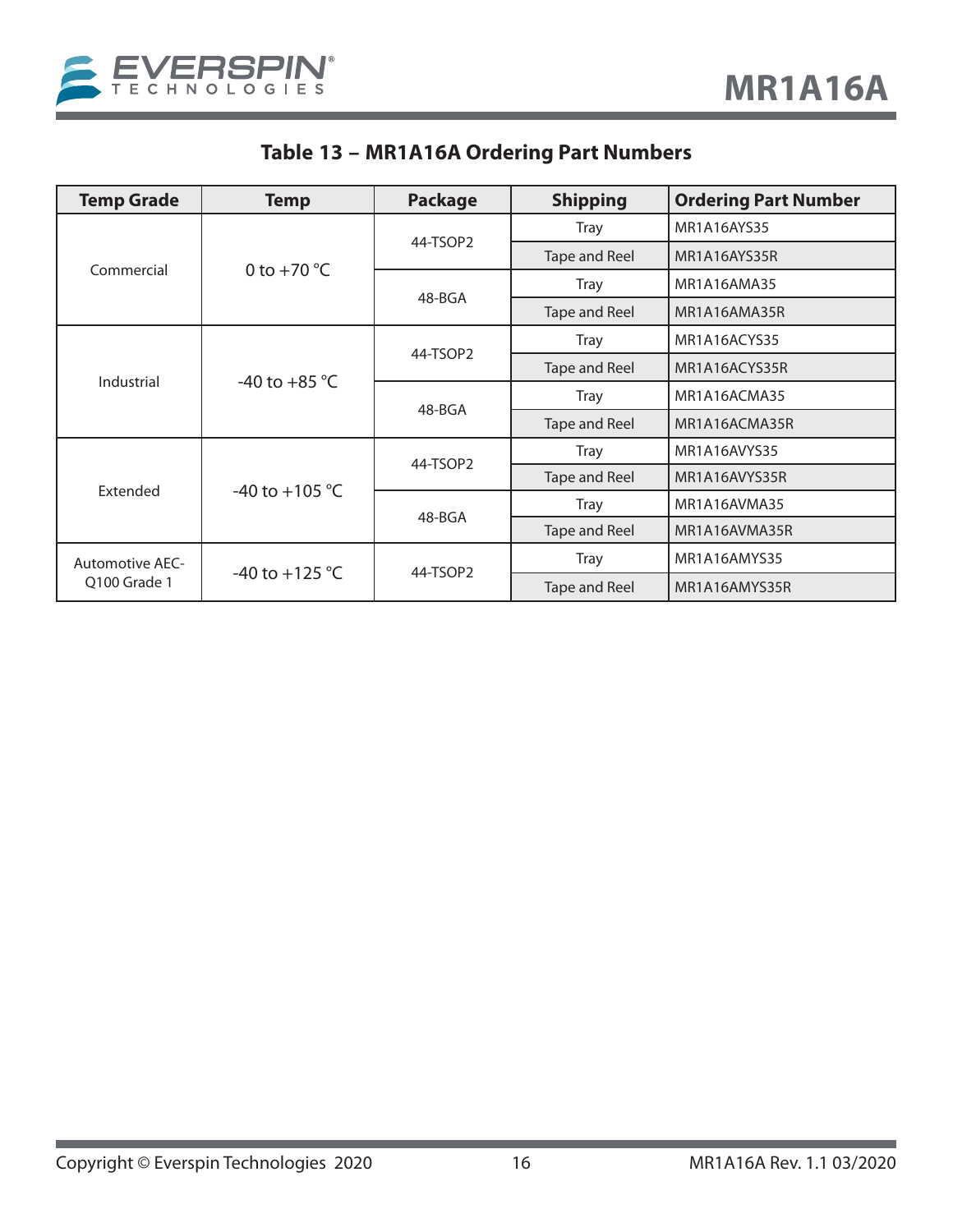

## **PACKAGE OUTLINE DRAWINGS**

**Figure 11 – 44-TSOP2 Package Outline**

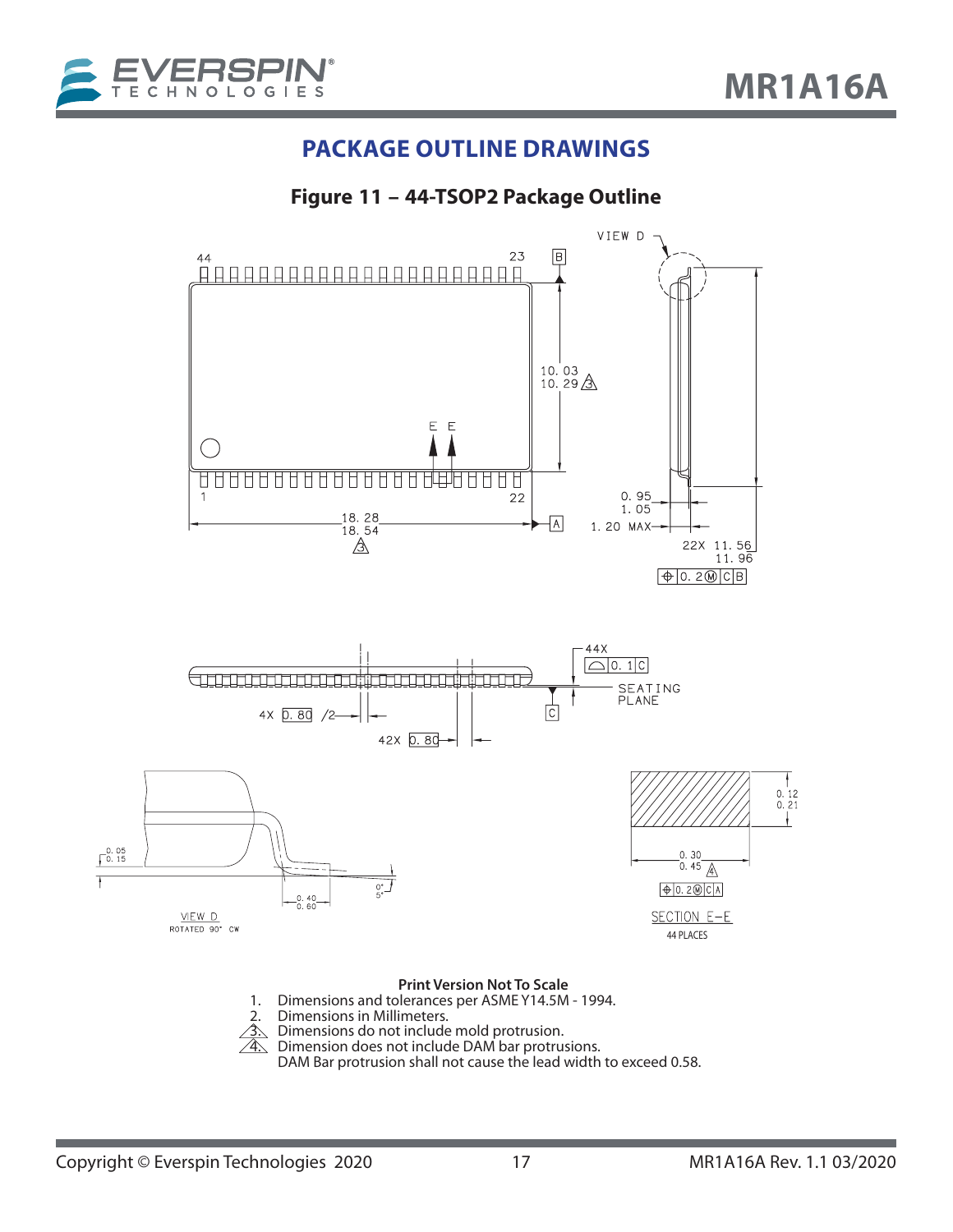



**Figure 12 – 48-FBGA Packge Outline**

Notes:<br>1. 1. Dimensions in Millimeters.<br>2. Dimensions and tolerances

2. Dimensions and tolerances per ASME Y14.5M<br>  $\sim$  -1994.

**3. Maximum solder ball diameter measured paral-**<br> **A** lel to DATUM A<br> **DATUM A, the seating plane is determined by<br>**  $\overline{A}$  **the spherical crowns of the solder balls.** 

5. Parallelism measurement shall exclude any effract of mark on top surface of package.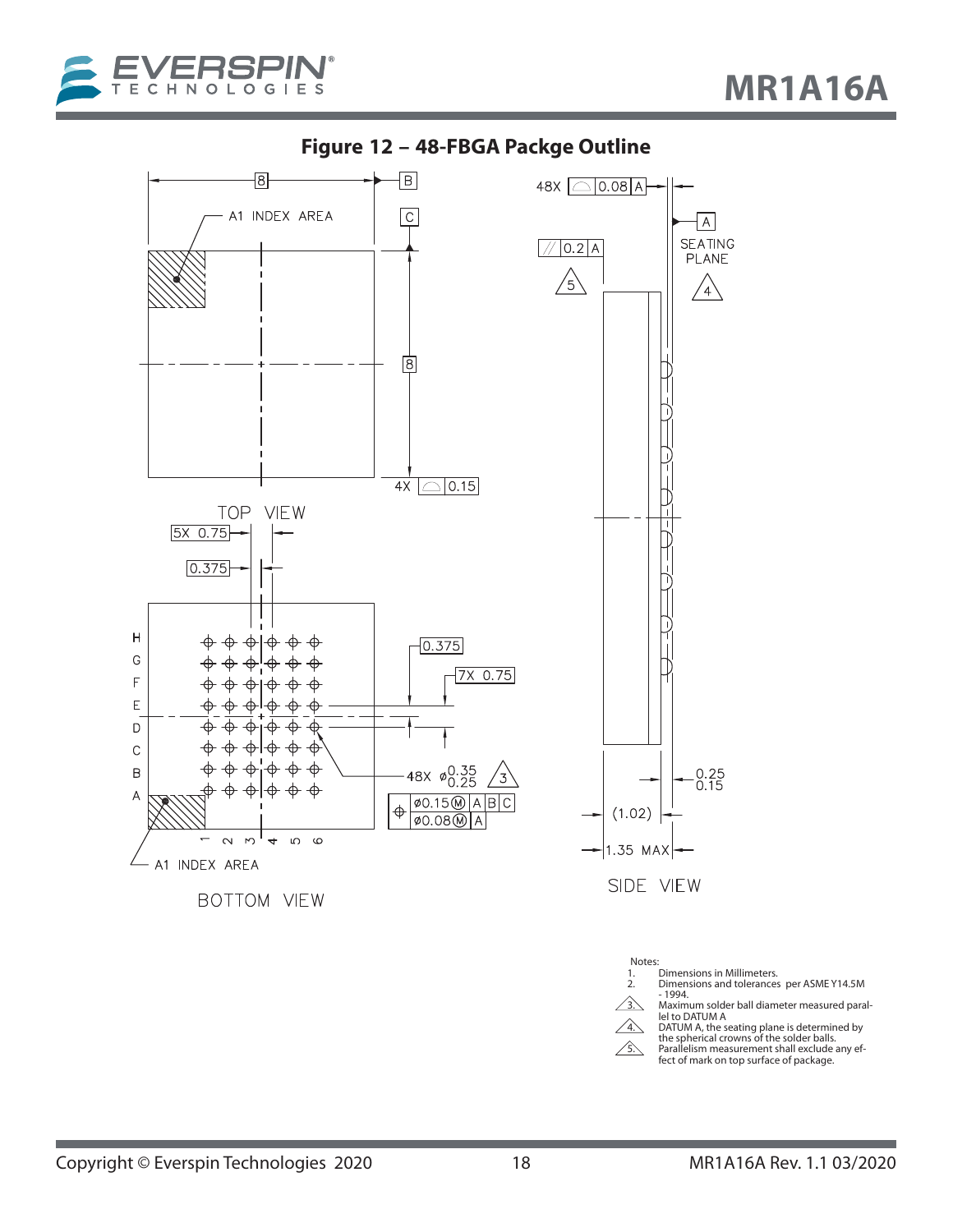

## **REVISION HISTORY**

| <b>Revision</b> | <b>Date</b>      | <b>Description of Change</b>                       |
|-----------------|------------------|----------------------------------------------------|
| 1.0             |                  | October 1, 2019   Initial data sheet release       |
| 1.1             | l March 10, 2020 | Updated Table 12 to correct temperature designator |